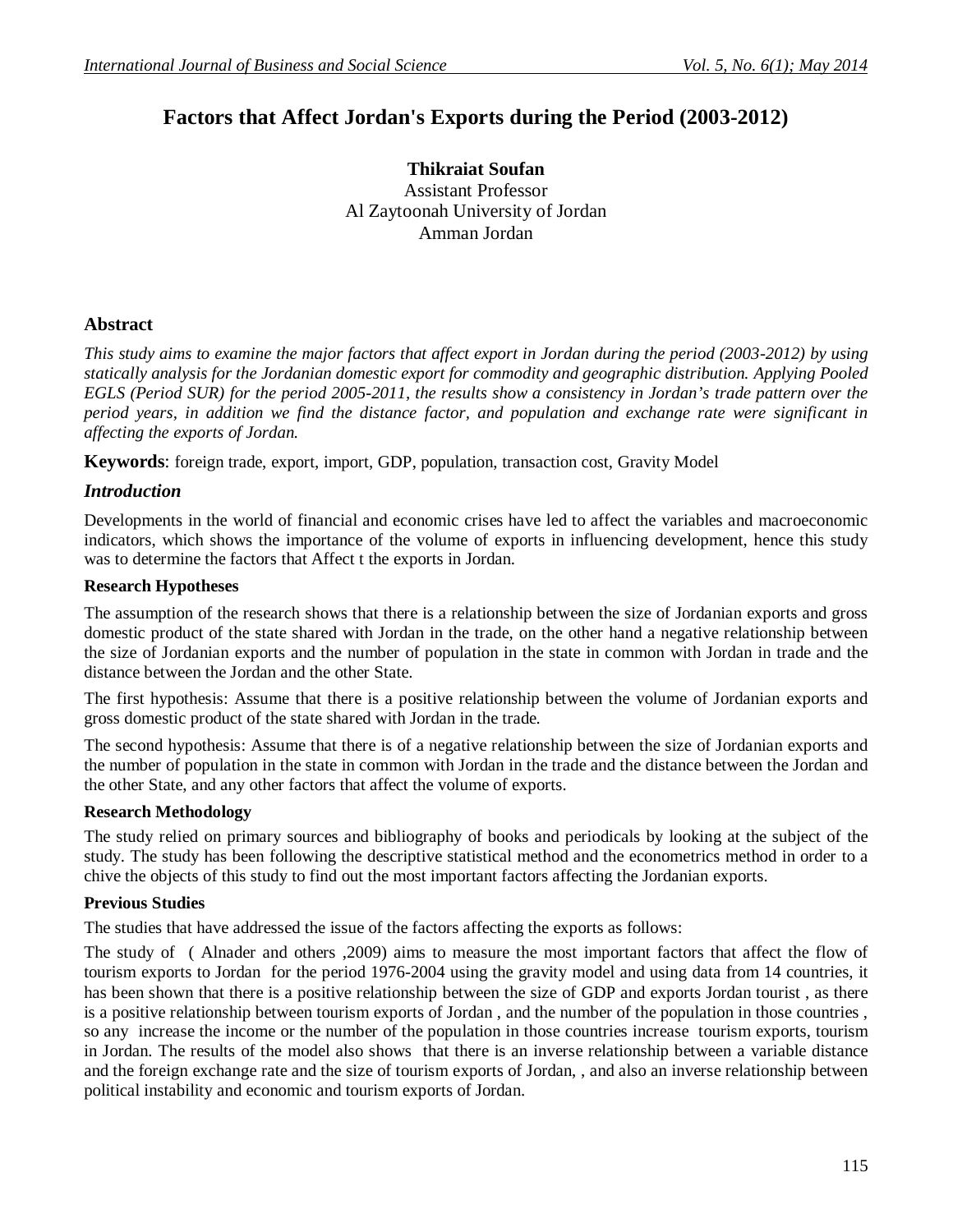The study of (Alhallaq and others ,2001) examine the major factors that affect Jordan's foreign trade using gravity mode for the period 19985-1995l , it has found that there is a negative relationship between Jordan exports and gross domestic product ,while there is appositive relationship between Jordan's exports and the Arabic countries .

Also the study of (Arnon, Spivak, Weinblatt 1996) measured the equations of gravity model for exports and imports for 16 countries, including Jordan, the study found that the volume of trade between these countries is influenced positively the size of the gross domestic product of each country and adversely affected with the distance and the level of economic inequality among nations.

The study of (Summary, 1989 ) aimed to a positive relationship between exports and imports to the United States with the state's income shared with them in trade and remittances from NATO to the States participating with them in trade and the number of American workers s in these states and the number of foreign workers in the United States.

The study of ( Geraci & Prewi, 1977) measures the volume of the trade for 18 countries of the Economic Cooperation and Development Organization , also the study found that the volume of exports between these countries is influenced positively the size of the gross domestic product of each country and the fact that the two countries are members of the organization , while the study found that the volume of exports is affected negatively with the cost of transport and tariff rate of the importing country**.**

#### **The Concept of Foreign Trade, Exports and Imports**

Foreign trade role reflects on the local and international level as one of the key factors of international relations, and it represents a means of settlement of international payments resulting from international exchange , and being the most important sources to obtain currency through exports to the implementation of national development projects, States through foreign trade was able to get goods that cannot be produced in other countries .Also producing were also make countries able to choose between products that can produce or products at the lowest cost , which helped to specialization in production in the States .

Foreign trade knows as business process which is made between two parties are the exporter and importer in two different states for the purchase and sale of commodity agree on all the terms of sale which called contract of sale

Foreign trade Includes export side, which represents the demand for the national currency and an offer of foreign currency and import side, which is a presentation of the national currency and the demand for foreign currencies.

#### **Indicators of Jordanian Exports Structure**

The importance of identifying the structure of exports of commodity and geographical that shows the evolution of the economy and the degree of its association with other countries. Where the commodity composition of exports reflect the nature of the structural composition of the national economy, so the more varied components of the commodity structure of exports and distributed the relative importance of a greater number of goods exported, it

shows the evolution of production structure and decline the risk faced by the country's exports in getting the returns of foreign currency

# *1 - The Ratio of Exports to GDP*

Exports to GDP Index shows the productive evolution for the state and the trend toward openness to the outside , where Table (1) explain the values of exports took on the increase since 2003 of (1,675,075) dinars and until (2012) for up to a value of (4.74957 )million dinars, or about three times . the values of exports for the period( 2003 – 2008) began to appreciate and then a gradual decline due to the global financial crisis and then export values rise again during the period ( 2010-2012 ) .

We also note that openness has been focused on the export of raw materials during the period (2003-2012), where the values of total exports of raw materials are( 643 451 )dinars in (2003) to up to (2,357,942 )dinars in (2012),which means that the proportion of the total raw material exports to total exports has risen from (35%) in (2003) to a rate of almost (50% )in (2012), and so the Jordanian exports depend on the production and export of primary commodities.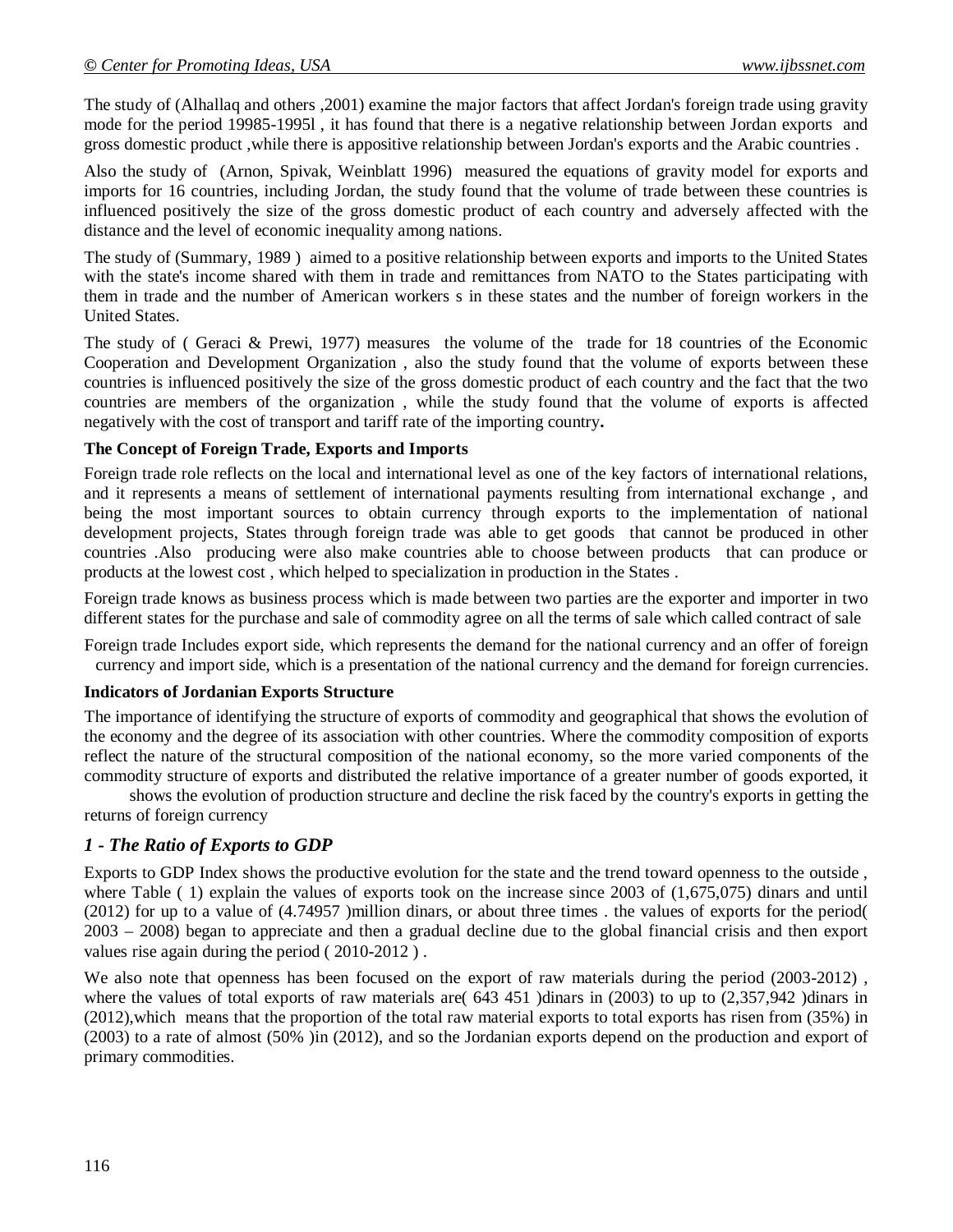Also Table (2 )shows the degree of openness to the outside world taking tends to rise for other countries because of the growing proportion of exports to gross domestic product , and then began this ratio to decline due to the global financial crisis , then started the degree of openness to fluctuate between highs and lows in recent years

| $\mathbf{1}$ able two theories $\mathbf{1}$ about the filler better $\mathbf{1}$ above $\mathbf{1}$ above the filler |         |         |         |         |         |          |         |         |         |         |
|----------------------------------------------------------------------------------------------------------------------|---------|---------|---------|---------|---------|----------|---------|---------|---------|---------|
|                                                                                                                      | 2012    | 2011    | 2010    | 2009    | 2008    | 2007     | 2006    | 2005    | 2004    | 2003    |
| <b>Domestic Exports</b>                                                                                              | 4749570 | 4805873 | 4216949 | 3579166 | 4431113 | 3183707  | 2929310 | 2570222 | 2306626 | 1675075 |
| <b>Consumer Goods</b>                                                                                                | 2250056 | 2098775 | 1975288 | 1737676 | 1889471 | 1846259  | 1797663 | 1584133 | 1406554 | 985805  |
| Current Consumer Goods                                                                                               | 2112533 | 1966695 | 1836648 | 1599376 | 1732146 | 1681692  | 1598481 | 1384828 | 1260522 | 884932  |
| Durable Consumer Goods                                                                                               | 137523  | 132080  | 138640  | 138300  | 157325  | 164567   | 199182  | 199305  | 146032  | 100873  |
| <b>Crude Materials and Intermediate Goods</b>                                                                        | 2357942 | 2577855 | 2116916 | 1714593 | 2401576 | 12645551 | 1042804 | 920255  | 842396  | 643451  |
| Crude Materials                                                                                                      | 904904  | 1039968 | 751619  | 588457  | 917989  | 388796   | 322545  | 319289  | 296204  | 240184  |
| <b>Construction Materials</b>                                                                                        | 76459   | 55186   | 48488   | 40841   | 54571   | 32036    | 26483   | 33003   | 44674   | 48508   |
| Other Intermediate Goods                                                                                             | 1376579 | 1482701 | 1316809 | 1085295 | 1429016 | 843723   | 693776  | 567963  | 501518  | 354759  |
| <b>Capital Goods</b>                                                                                                 | 137204  | 127721  | 124431  | 126834  | 137892  | 72673    | 88393   | 65798   | 57676   | 45819   |
| Parts and Accessories                                                                                                | 16811   | 9250    | 11823   | 9324    | 12890   | 7307     | 7707    | 5518    | 6345    | 4300    |
| Other Capital Goods                                                                                                  | 120393  | 118471  | 112608  | 117510  | 125002  | 65366    | 80686   | 60280   | 51331   | 41519   |
| <b>Other Goods Not Classified Elsewhere</b>                                                                          | 4368    | 1522    | 314     | 63      | 2174    | 220      | 450     | 36      |         | 0       |
|                                                                                                                      |         |         |         |         |         |          |         |         |         |         |

| Table No(2): The domestic exports , GDP and the percentage of exports to GDP for the period (2003-2012) |  |
|---------------------------------------------------------------------------------------------------------|--|
|                                                                                                         |  |

| Year              | domestic exports | GDP/million | Exports/GDP |
|-------------------|------------------|-------------|-------------|
| 200.              | 1675075          | 7228.8      | 0.023172242 |
| 2004              | 2305625          | 8090.7      | 0.028509597 |
| 2005              | 2570222          | 8925.4      | 0.028796715 |
| 2006              | 2929310          | 10575.369   | 0.027439895 |
| 2007              | 3183708          | 12131.423   | 0.026243484 |
| 2008              | 4431113          | 15593.411   | 0.028416573 |
| 2006              | 3579100.         | 16912-209   | 0.021153208 |
| 70.50             | 4218949          | 18762.02    | 0.022475988 |
| <b>Particular</b> | 4205273          | 20476.59    | 0.023470085 |
| 2017              | 4749570          | 21965.52    | 0.021822843 |

#### **Source: Department of Statistics**

### *2- The Degree of Concentration of Commodity*

The degree of concentration of commodity expresses a high degree of concentration of commodity exports in the failure of the productive structure of the state due to lower commodity components for exports, Where we note from Table (3) the degree of concentration of commodity for Jordanian exports for the period( 2003 to 2012 )has ranged between( 22% -6% )where the concentration ratio of commodity( 22% )for clothing , (9% )for potash ,  $(8\%)$  for the medicinal products ( $7\%$ ) for vegetables, and( $6\%$ ) for each of the phosphate fertilizer, which reflects the evolution of the structure of Jordan productive and lower country risk in obtaining foreign currency due to the low concentration ratio commodity.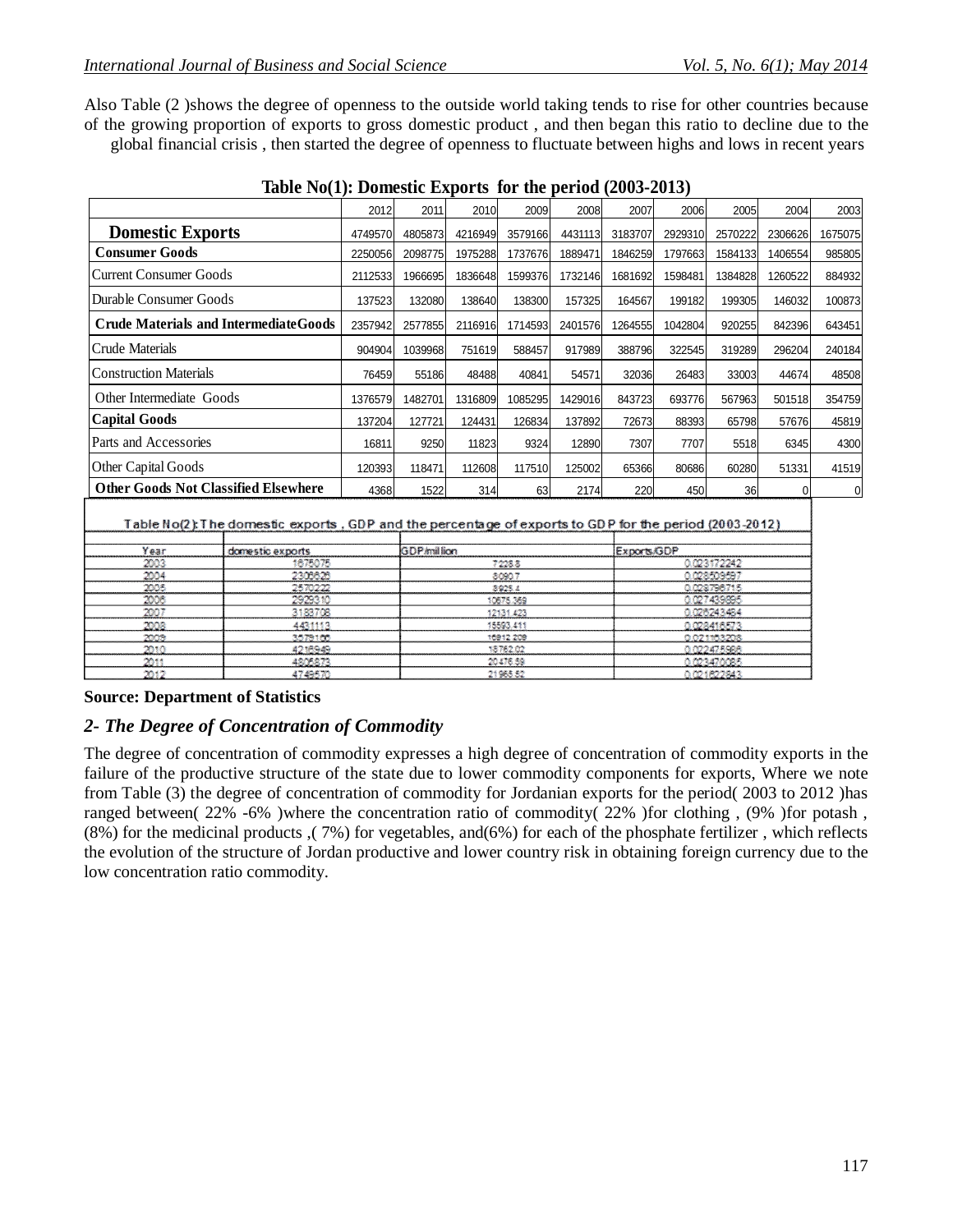٦

| Table No(3): Average for the degree of Exports by commodity |                                     |
|-------------------------------------------------------------|-------------------------------------|
| (Concentration for the period (2003-2012)                   |                                     |
| <b>EXPORTS BY COMMODITY</b>                                 | Average for the degree of commodity |
|                                                             | concentration                       |
| <b>Average</b>                                              | 100                                 |
| Food and Live Animals                                       | 12                                  |
| <b>Live Animals</b>                                         | $\mathbf{1}$                        |
| Dairy Products and Eggs                                     | $\mathbf{1}$                        |
| Cereals and Cereal Preparations                             | $\mathbf{0}$                        |
| $\overline{V}$ egetables                                    | $\overline{7}$                      |
| <b>Fruits and Nuts</b>                                      | 1                                   |
| Fodder                                                      | $\boldsymbol{0}$                    |
| 1- Beverages and Tobacco                                    | $\overline{2}$                      |
| <b>Beverages</b>                                            | $\mathbf{1}$                        |
| Tobacco & Manufactured Tobacco Substitutes                  | 1                                   |
| 2- Crude Materials                                          | $\mathbf{0}$                        |
| <b>Except Fuels</b>                                         | 17                                  |
| Phosphates                                                  | 6                                   |
| Potash                                                      | 9                                   |
| 3- Mineral Fuels, Lubricants                                | $\overline{0}$                      |
| and Related Materials                                       | $\mathbf{1}$                        |
| 4- Animal and Vegetable Oils, Fatsand Waxes                 | $\mathbf{1}$                        |
| Vegetable Fats or Oils and Their Fractions                  | $\mathbf{0}$                        |
| Hydrogenated                                                | $\mathbf{1}$                        |
| 5- Chemicals                                                | 24                                  |
| <b>Complex Flourine Salts</b>                               | $\mathbf{0}$                        |
| Sulphuric Acid; Oleum                                       | $\mathbf{0}$                        |
| Carbonates                                                  | $\boldsymbol{0}$                    |
| Phosphoric Acid                                             | $\overline{2}$                      |
| Dyeing, Tanning & Colouring Materials                       | $\mathbf{1}$                        |
| Medical and Pharmacy Products                               | 8                                   |
| Polishing & Cleaning Preparations & Perfume Materials       | $\mathbf{1}$                        |
| Plastic & Articles Thereof                                  | 1                                   |
| Fertilizers                                                 | 6                                   |
| 6- Manufactured Goods Classified by Material                | 9                                   |
| Paper and Cardboard                                         | $\overline{2}$                      |
| Textile Yarn, Fabrics, Made up Articles                     | $\mathbf{0}$                        |
| & Related Products                                          | $\mathbf{1}$                        |
| Cement                                                      | 1                                   |
| Worked Monumental or Building Stone                         | $\mathbf{0}$                        |
| <b>7- Machinery and Transport Equipment</b>                 | 5                                   |
|                                                             | $\mathbf{0}$                        |
| <b>Buses</b><br>8- Miscellaneous Manufactured Articles      | 28                                  |
| Clothes                                                     | 22                                  |
|                                                             |                                     |
| Footwear                                                    | $\boldsymbol{0}$                    |
| <b>Printed Matter</b>                                       | $\overline{0}$                      |
| <b>Plastic Products</b>                                     | $\mathbf{1}$                        |
| 9- Commodities and Transactions not Classified              | $\mathbf{1}$                        |
| <b>Elsewhere</b>                                            |                                     |

.

Source : Department of Statistics.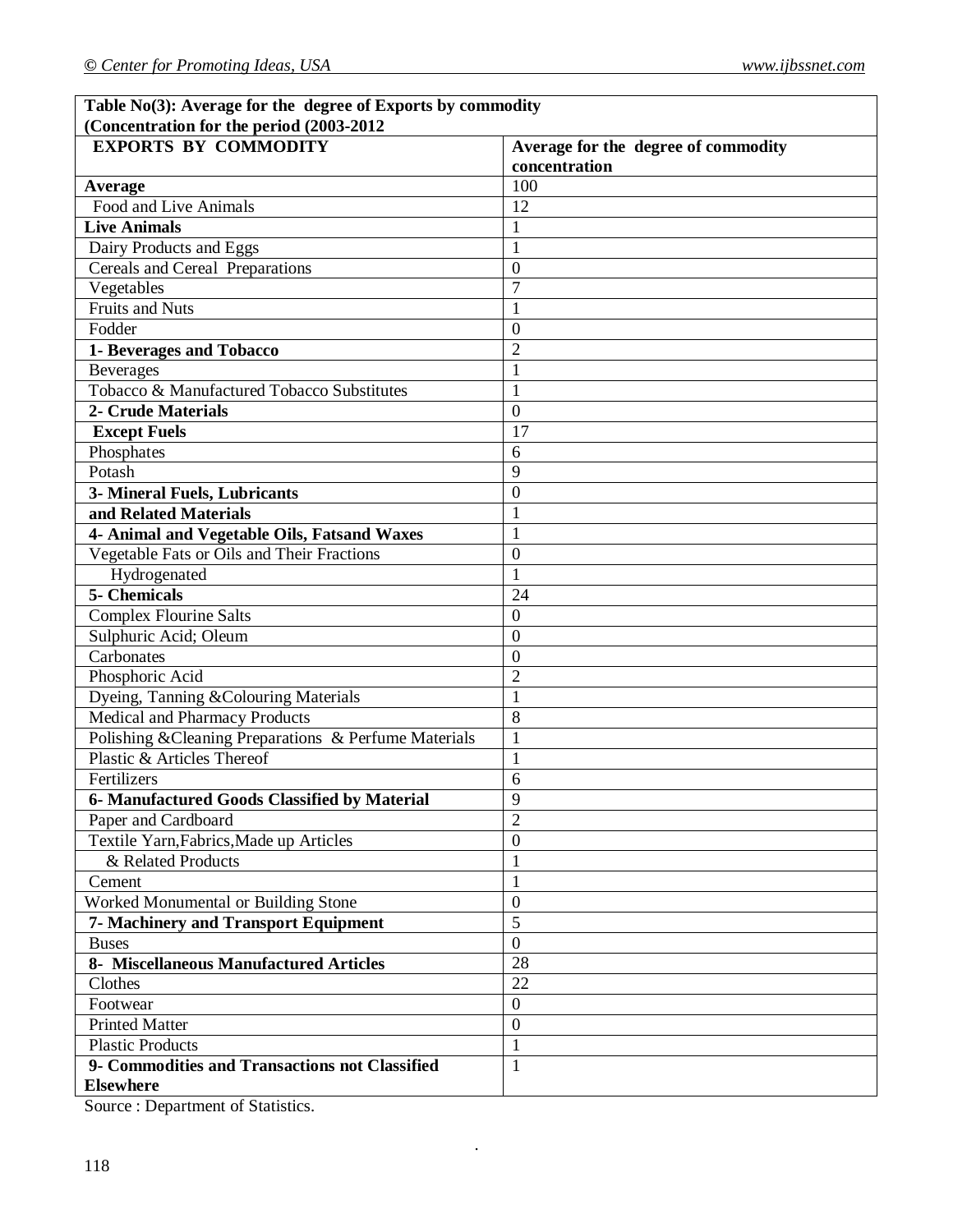# *3 - Geographical Distribution of Exports*

Geographical distribution of exports explains the point of exports towards foreign markets, where the more concentrated exports in specific markets, the greater the dependency of the global economy.

Table No. (4) shows the geographic distribution of Jordanian exports for the period from (2003 to 2012 ), where we note that the largest concentration of Jordanian exports were towards the Arab countries and the average for the period 2003 to 2012 would amount to (38%) and the average for both NAFTA countries and North American countries is (19 % ) each of them , and so we note that Jordanian exports are affected by conditions

that affect these countries due to the focus of Jordanian exports in specific markets and thus the Jordanian economy increasingly subordinated to the economy of these countries.

| Table $No(4)$ : Average for the geographic distribution of domestic exports |              |      |      |      |      |      |      |      |                |      |         |
|-----------------------------------------------------------------------------|--------------|------|------|------|------|------|------|------|----------------|------|---------|
| (for the period $(2003-2012)$ )                                             |              |      |      |      |      |      |      |      |                |      |         |
| <b>Country</b>                                                              | $2012^{(1)}$ | 2011 | 2010 | 2009 | 2008 | 2007 | 2006 | 2005 | 2004           | 2003 | Average |
| <b>Total</b>                                                                | 100          | 100  | 100  | 100  | 100  | 100  | 100  | 100  | 100            | 100  | 100     |
| <b>Arab Countries</b>                                                       | 49           | 47   | 50   | 52   | 42   | 44   | 43   | 43   | -41            | 41   | 38      |
| <b>European Union Countries</b>                                             |              |      | 4    | 3    | 4    |      | 4    | 4    |                | 4    | 3       |
| <b>Other European Countries</b>                                             |              |      |      |      |      |      | 0    | 0    |                | 0    |         |
| <b>NAFTA Countries</b>                                                      | 17           | 16   | 16   | 17   | 17   | 28   | 31   | 31   | 31             | 28   | 19      |
| <b>South American Countries</b>                                             | $\Omega$     | 0    |      | 0    | 0    |      | 0    | 0    |                | 0    | 0       |
| <b>Non-Arab Asian Countries</b>                                             | 24           | 27   | 24   | 25   | 33   | 21   | 20   | 19   | 18             | 21   | 19      |
| <b>Other Countries</b>                                                      |              |      | 4    | ↑    | 3    |      | 2    | 3    | $\overline{4}$ | 5    |         |

Source : Department of Statistics.

(1) : Preliminary

Note : The Data of Romania and Bulgaria were added to the European countries since 2003

### **4- The Degree of Economic Exposure to the Outside World**

The degree of economic exposure to the outside world Knows as a proportion of the total foreign trade component of the total exports and imports to gross domestic product (GDP).

The index of the degree of economic exposure of shows the importance of foreign trade in the national economy, the higher the ratio of the degree of exposure the greater affected the national economy of the exporting State fluctuations that can exposure to export markets.

We note from Table  $(5)$  that the degree of economic exposure increase the deficit in the trade balance, because exports larger than imports , and this indicator confirms the greater openness to the outside world , rising by a large margin for the period (2005-2007) which is before the global financial crisis and the impact directly in the trade balance , which reflects the differential between exports and imports of goods, and therefore the trade balance figures show a higher degree of economic exposure that exports are less than the relative increase of

imports , and is affected by exposure at the rate or terms of trade , which reflects the relationship between the amount of what you buy units of the average exports State of the medial goods imported from the outside world.

| Table No(5): The domestic exports, imports and the GDP for the period (2003-2012) |                  |                  |                    |            |                          |  |  |  |  |
|-----------------------------------------------------------------------------------|------------------|------------------|--------------------|------------|--------------------------|--|--|--|--|
| Year                                                                              | domestic exports | domestic exports | <b>GDP/million</b> | deficit    | <b>Economic exposure</b> |  |  |  |  |
| 2003                                                                              | 1675075          | 4072008          | 7228.8             | $-2396933$ | $-0.33$                  |  |  |  |  |
| 2004                                                                              | 2306626          | 5799241          | 8090.7             | $-3492615$ | $-0.43$                  |  |  |  |  |
| 2005                                                                              | 2570222          | 7438864          | 8925.4             | -4868642   | $-0.55$                  |  |  |  |  |
| 2006                                                                              | 2929310          | 8187725          | 10675.369          | $-5258415$ | $-0.49$                  |  |  |  |  |
| 2007                                                                              | 3183708          | 9722194          | 12131.423          | -6538486   | $-0.54$                  |  |  |  |  |
| 2008                                                                              | 4431113          | 12060895         | 15593.411          | -7629782   | $-0.49$                  |  |  |  |  |
| 2009                                                                              | 3579166          | 10107696         | 16912.209          | $-6528530$ | $-0.39$                  |  |  |  |  |
| 2010                                                                              | 4216949          | 11050125         | 18762.02           | $-6833176$ | $-0.36$                  |  |  |  |  |
| 2011                                                                              | 4805873          | 13440215         | 20476.59           | $-8634342$ | $-0.42$                  |  |  |  |  |
| 2012                                                                              | 4749570          | 14733752         | 21965.52           | -9984182   | $-0.45$                  |  |  |  |  |

.Source : Department of Statistics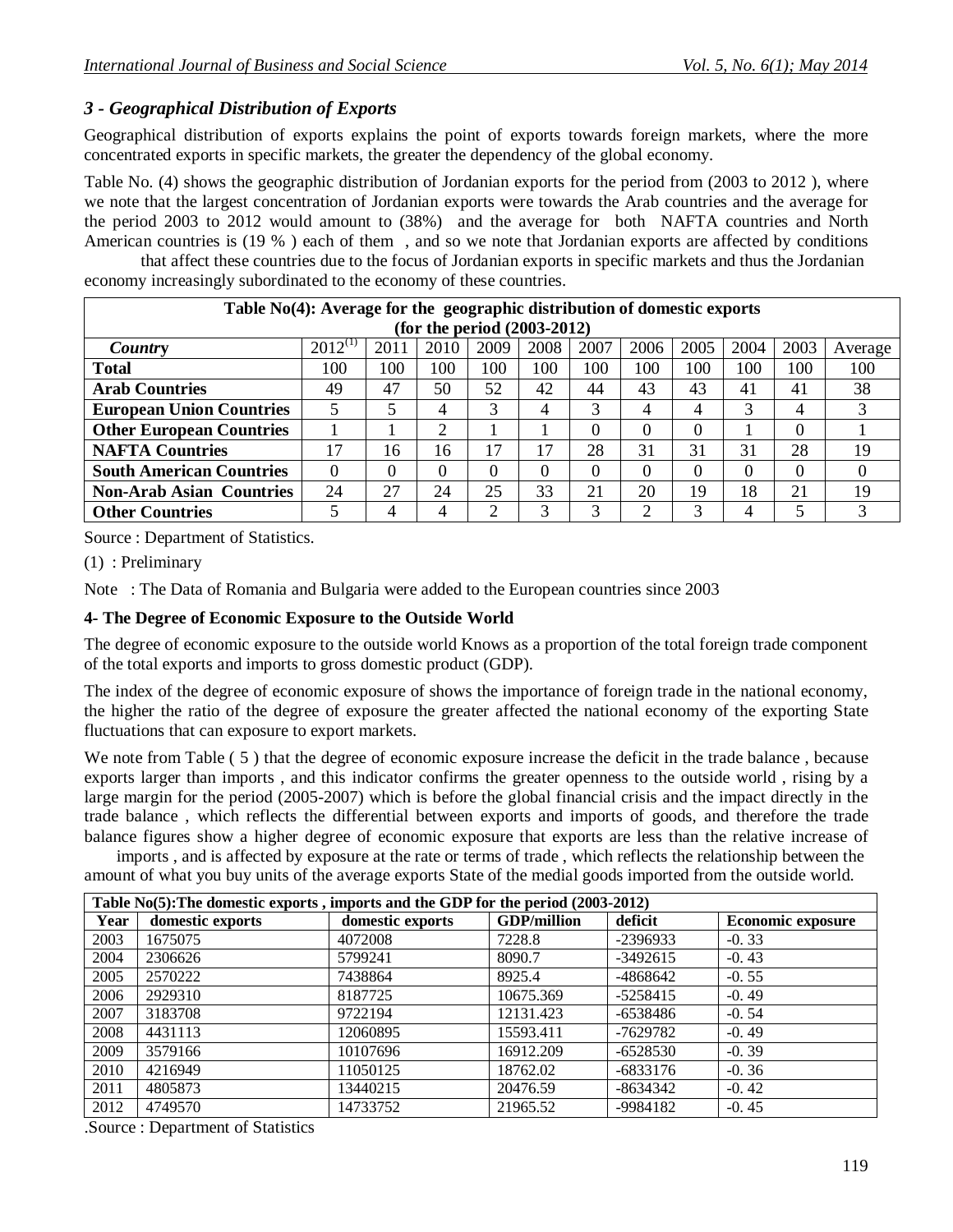### **6 - The Rate of Exchange of Values**

Exchange rate is defined as the percentage of values for the change in the monetary value of exports to the monetary value of imports of any state, also the ratio between the indexes of export prices to the index of import prices to the state.

It also reflects the exchange rate index for the influence of the prices of exports and imports on the trade of the country by measuring the relative rates of exchange between the country's exports and imports.

If this ratio is greater than 100% this considered a sign of improved trade and vice versa in the case of falling. We note from Table ( 6) that this ratio during the period( 2003 to 2013) is higher than 100% , which indicating improvement in the trade. In addition to the high percentage in developing countries do not accurately reflect the reality of the outcome of its trade , even if these standards reflected the positive results in their side due to its raw materials from the value-added which make it more useful for industrialized .

| Table No(6):Price index for exports, imports and the exchange rate for the period (2003-2013) |                                |                                |          |  |  |  |  |  |
|-----------------------------------------------------------------------------------------------|--------------------------------|--------------------------------|----------|--|--|--|--|--|
|                                                                                               |                                |                                |          |  |  |  |  |  |
| Year                                                                                          | <b>Price index for exports</b> | <b>Price index for imports</b> | rate     |  |  |  |  |  |
| 2003                                                                                          | 1293.6                         | 137.95                         | 937.731  |  |  |  |  |  |
| 2004                                                                                          | 1450.6                         | 160.075                        | 906.2    |  |  |  |  |  |
| 2005                                                                                          | 1667.4                         | 187.15                         | 890.943  |  |  |  |  |  |
| 2006                                                                                          | 1843.5                         | 193.792                        | 951.278  |  |  |  |  |  |
| 2007                                                                                          | 2151.5                         | 220.067                        | 977.657  |  |  |  |  |  |
| 2008                                                                                          | 3324.5                         | 265.208                        | 1253.544 |  |  |  |  |  |
| 2009                                                                                          | 3080.9                         | 233.433                        | 1319.822 |  |  |  |  |  |
| 2010                                                                                          | 2635.2                         | 289.725                        | 909.552  |  |  |  |  |  |
| 2011                                                                                          | 2969.5                         | 355.117                        | 836.203  |  |  |  |  |  |
| 2012                                                                                          | 3198.2                         | 360.183                        | 887.938  |  |  |  |  |  |

\*1994=base:SourceDepartment of Statistics.

#### **Econometrics Analysis**

A sample data of 8 countries will be used to identify general trade pattern and trade trend line from 2005-2011. CHINA,EMIRATES,INDIA,IRAQ,ITALY,SAUDIARABIA,SPAIN,US

The augmented gravity model used in the current study is:

 $Ln(EXij) = B0+ B1 Ln(GDPi) + B2 Ln(GDPi) + B3 Ln(Dij) + B4 Ln(POPi) + B5 R + B6 EX(-1)$ 

Where EXij are the total exports of Jordan i to country j

GDPi is gross domestic product of Jordan i.

GDPj is gross domestic product of country j.

Dij is distance between Jordan i and country j.

POPj is total population of country j.

R is the exchange rate against dollar

after use Pooled EGLS (Period SUR) we find:

*Ln(EXij) =* -0.8*+* 0.07 *Ln(GDPi)+* 0.02 *Ln(GDPj)* -0.14*Ln(Dij) +* 0.08 *Ln(POPj)* -0.03 *R +* 0.85 *ln(EX(-1)).* 

The actual data of GDP for the both countries in the same year, the distance between the two countries and the data of population, the exchange rate against dollar will be utilized to estimate the predicted trade. The results will give an indication of potential trade loss or trade gain for the period 2005-2011..

Table 7 shows the results. The coefficient of GDPj is 0.02 shows that, when GDP increases by 1 percent, export increases by 0.02.The coefficient of POPj is 0.08 shows that, when POP increases by 1 percent, export increases by 0.08. For the distance coefficient is about -0.14 specifying that when two countries distance is 1 percent higher, trade between these countries fall by 0.14 percent. The coefficient of distance reflects that in general transport amongst most countries are costly and perform as a considerable barrier. The coefficient of exchange rate is -0.03 shows that, when exchange rate against dollar increases by 1 percent, export decreases by 0.03%.